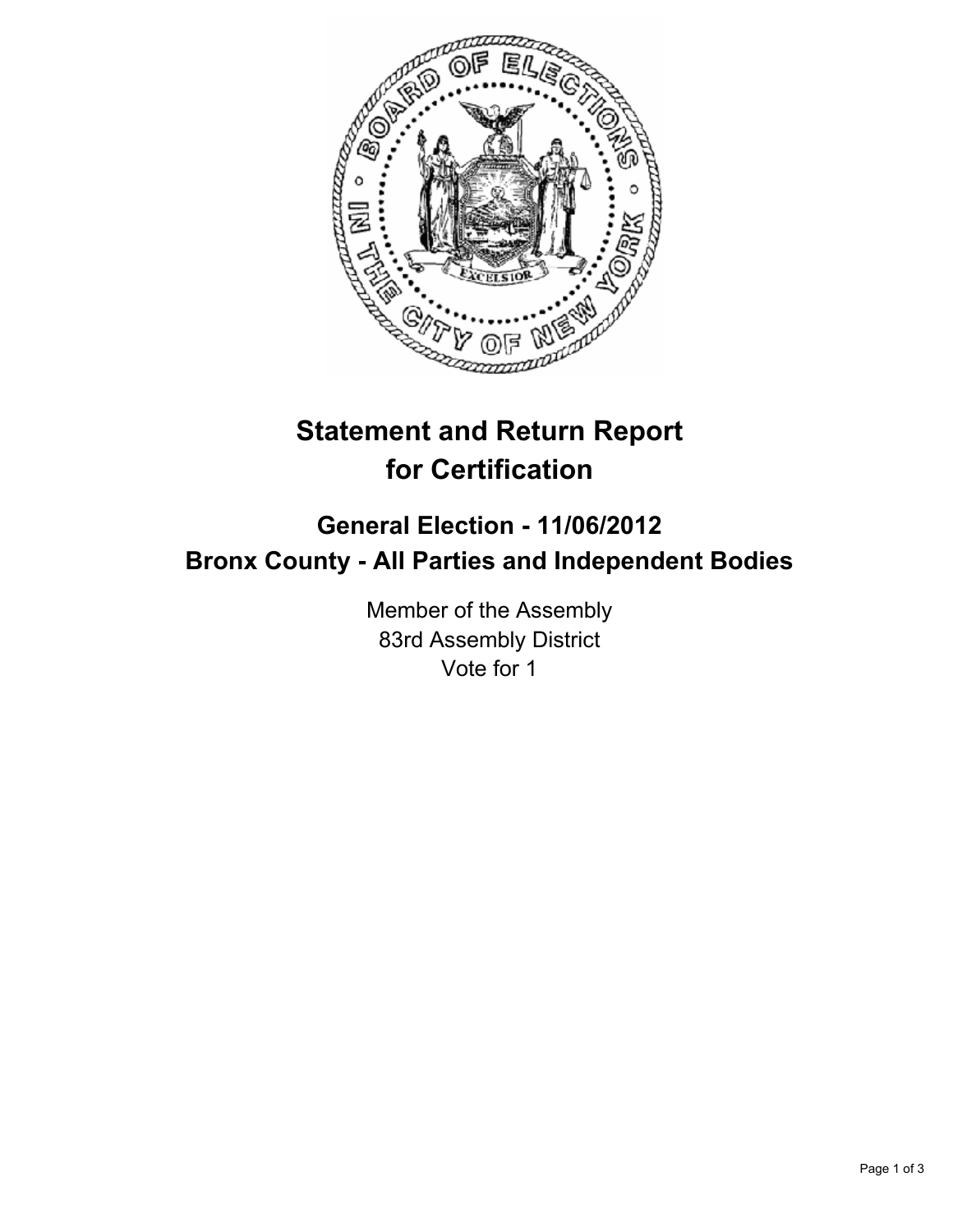

## **Assembly District 83**

| <b>PUBLIC COUNTER</b>                                    | 34,841 |
|----------------------------------------------------------|--------|
| <b>EMERGENCY</b>                                         | 21     |
| <b>ABSENTEE/MILITARY</b>                                 | 871    |
| <b>FEDERAL</b>                                           | 113    |
| <b>SPECIAL PRESIDENTIAL</b>                              | 0      |
| <b>AFFIDAVIT</b>                                         | 3,519  |
| <b>Total Ballots</b>                                     | 39,365 |
| Less - Inapplicable Federal/Special Presidential Ballots | (113)  |
| <b>Total Applicable Ballots</b>                          | 39,252 |
| CARL E. HEASTIE (DEMOCRATIC)                             | 33,868 |
| DAVID S. GLOVER (REPUBLICAN)                             | 767    |
| CARL E. HEASTIE (WORKING FAMILIES)                       | 426    |
| TREVOR ARCHER (GREEN)                                    | 178    |
| MARK G JONAS (WRITE-IN)                                  | 1      |
| MICHAEL BENDETTO (WRITE-IN)                              | 1      |
| MICHAEL BENEDETTO (WRITE-IN)                             | 1      |
| VALERIE RIGANO (WRITE-IN)                                | 1      |
| <b>Total Votes</b>                                       | 35,243 |
| Unrecorded                                               | 4,009  |